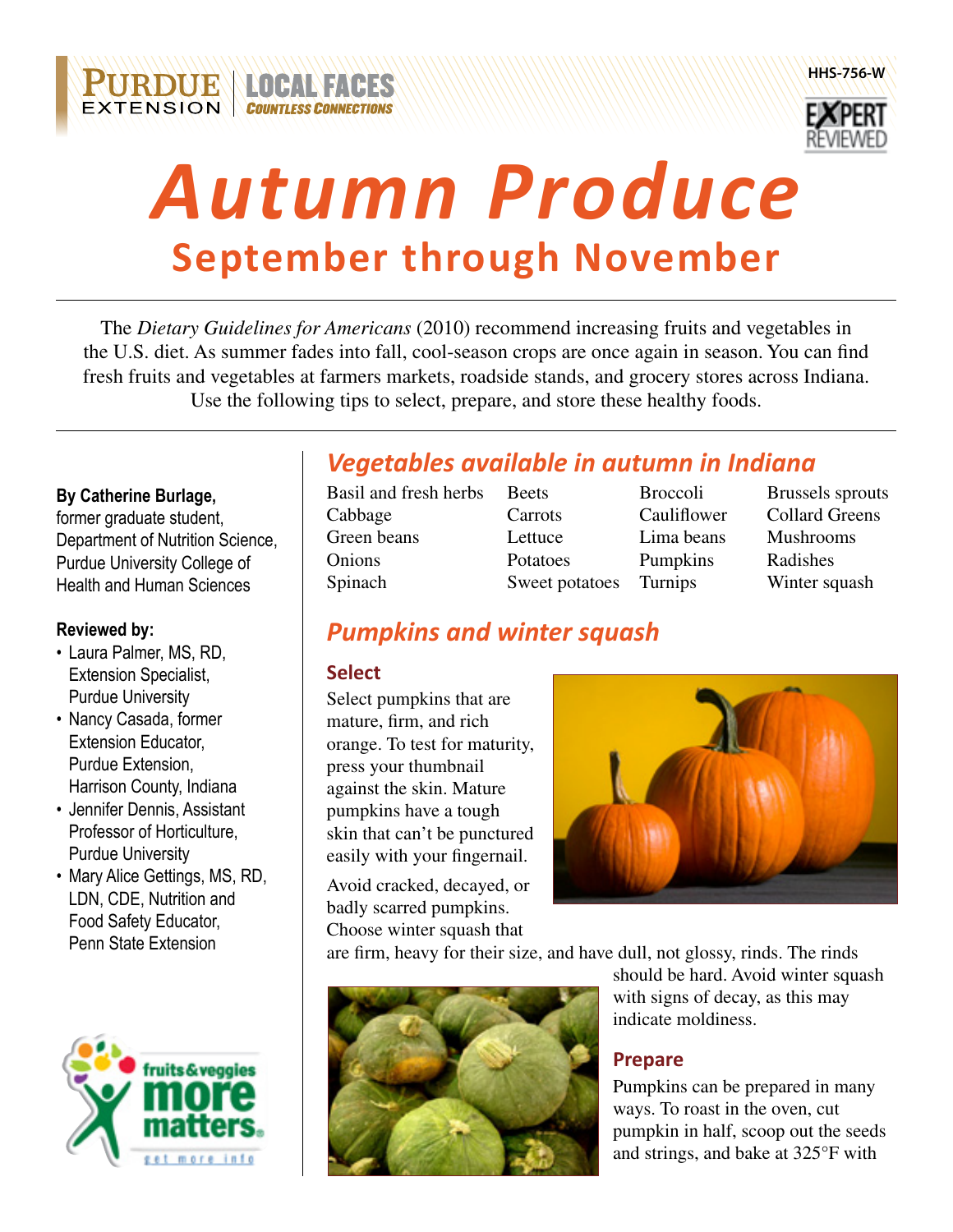#### **HHS-756-W Autumn Produce** Page 2

cut side down until pumpkin skin pierces easily (an hour or two). Once pumpkin is cool, scoop out flesh from skin. Discard skin. Mash or puree pumpkin flesh to use for your favorite recipes. The seeds can be roasted on a shallow baking sheet at 250°F for 10- 15 minutes. Salt if desired.

Winter squash can also be prepared in a variety of ways. To roast, pierce the squash near the stem with a knife to allow steam to escape. Bake in the oven at 350°F for 45 minutes to one hour, until a knife can be easily inserted near the stem. Cut out a small circle around the stem, remove this piece from the squash, and scoop out the seeds and fibrous material in the cavity.



#### **Store**

Store whole, mature pumpkins in a dry, airy place with 60–70 percent humidity for up to several months. Handle pumpkins carefully to avoid surface damage, which will lead to decay. Pumpkins showing any kind of spoilage should be thrown away.

Winter squash has a much longer storage life than summer squash. Depending upon the variety, it can be kept from one week to six months. The ideal temperature for storing winter squash is 50-60°F (about 10-15°C).

## *Fruits available in autumn in Indiana*

| Apples | Cantaloupes | Grapes      |
|--------|-------------|-------------|
| Pears  | Raspberries | Watermelons |

## *Apples and watermelon*

#### **Select**

Select apples that are free from bruises and firm to the touch.

Look for watermelons that are evenly shaped with no bruises, cracks, or soft spots. Watermelons that are heavy for their size tend to be juicier. Usually a firm, yellowish underside is a good indicator of ripeness.

#### **Prepare**

Apples should be washed thoroughly under running water and then directly eaten or sliced. If apples are sliced, dipping the slices in a vitamin C–fortified apple juice will help prevent browning.

Watermelon should be washed well in the sink under running water or with a wet cloth before cutting. Once washed, watermelon can be cut as desired, cubed, or sliced.

#### **Store**

Apples should be stored in the refrigerator to slow ripening and maintain flavor. They should be stored away from foods with strong odors to prevent them from absorbing these odors.

Watermelon can be kept in the refrigerator for up to one week, but it is best eaten fresh since the flesh deteriorates rapidly.

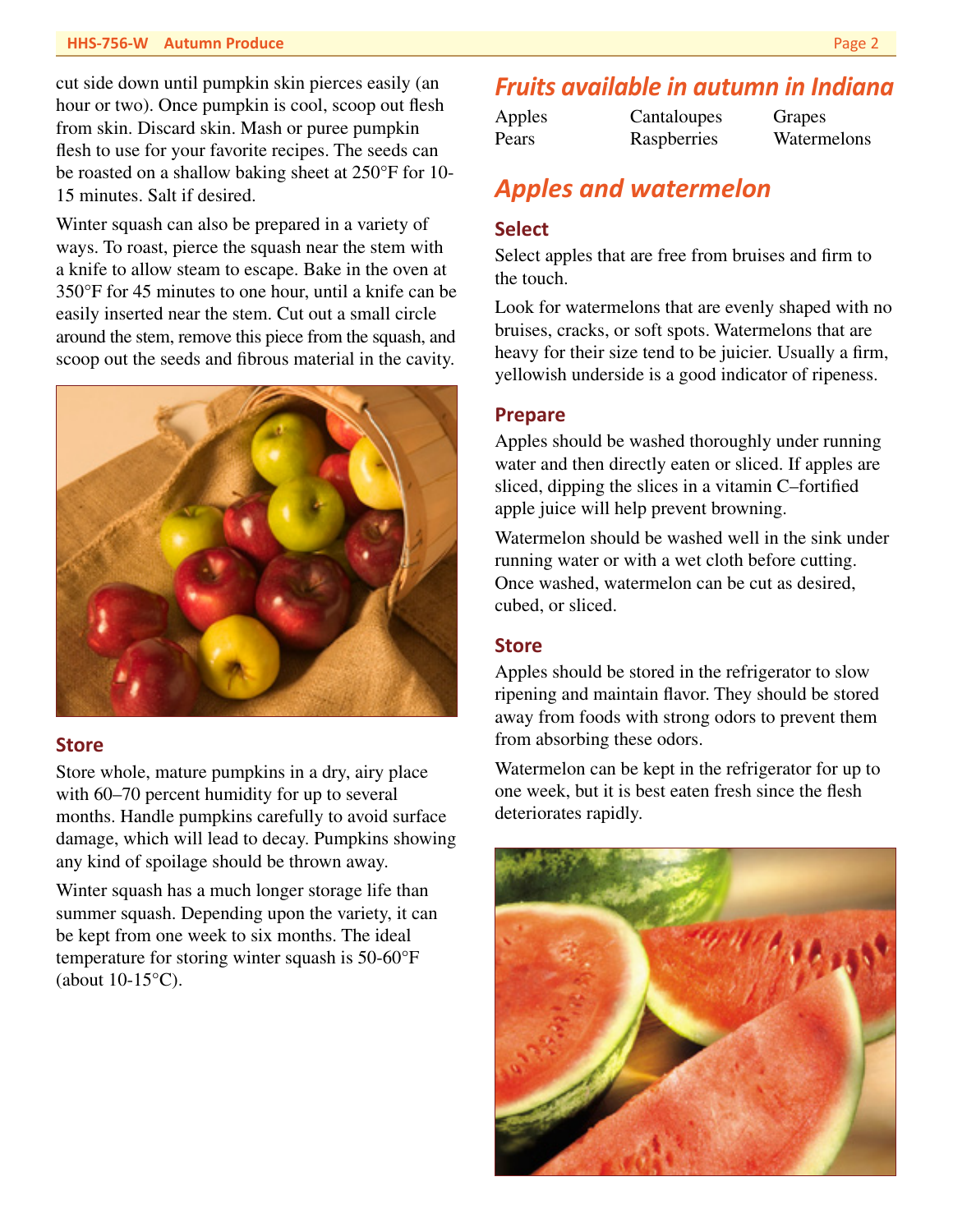## *Autumn Recipes*

#### **PUMPKIN BREAD**

Yield: 32 servings

#### **Ingredients**

- 1 can pumpkin (15 ounce)
- 1 cup sugar
- 1/4 cup vegetable oil
- 1 cup yogurt, plain lowfat
- 1 1/2 cup flour (all purpose)
- 1 1/2 cup whole-wheat flour
- 2 teaspoons baking powder
- 2 teaspoons baking soda
- 2 teaspoons cinnamon
- 1/2 teaspoon salt
- 1 cup raisins

#### **Instructions**

- 1. Preheat oven to 350 degrees Fahrenheit.
- 2. In a large mixing bowl, beat together pumpkin, sugar, oil, and yogurt.
- 3. In a medium bowl, combine the flours, baking powder, baking soda, cinnamon, and salt; add to pumpkin mixture, stirring until just moistened.
- 4. Stir in raisins.
- 5. Pour into two greased 9x5x3-inch loaf pans and bake for about 1 hour.
- 6. Cool on a wire rack for 10 minutes; remove from pan and cool completely.

#### **APPLE CRISP**

Yield: 8 servings

#### **Ingredients**

4 apples (medium) 1/4 cup oatmeal (quick cooking) 1/4 cup flour 1/2 cup brown sugar 1 tablespoon cinnamon 1/4 cup margarine

#### **Instructions**

- 1. Preheat the oven to 350 degrees Fahrenheit.
- 2. Grease the bottom and sides of square pan.
- 3. Remove the cores from the apples. Slice the apples.
- 4. Spread the sliced apples on the bottom of the pan.
- 5. Cut the margarine into small pieces and put in a medium-sized bowl.
- 6. Add the oatmeal, flour, brown sugar, and cinnamon.
- 7. Using two knives, cut the margarine into the mixture until it looks like small crumbs.
- 8. Sprinkle the mixture over the top of the apples.
- 9. Bake in the oven for about 20 minutes.

#### **BUTTERNUT SQUASH WITH BLACK BEANS**

Yield: 6 servings

#### **Ingredients**

- 1 butternut squash (small)
- 1 teaspoon vegetable oil
- 1 onion (small, chopped)
- 1/4 teaspoon garlic powder
- 1/4 cup red wine vinegar
- 1/4 cup water
- 2 cans black beans (16 ounces each, rinsed and drained)
- 1/2 teaspoon oregano

#### **Instructions**

- 1. Heat the squash in the microwave on high heat for 1–2 minutes. This will soften the skin.
- 2. Carefully peel the squash with a vegetable peeler or small knife.
- 3. Cut the squash into 1/2-inch cubes.
- 4. Peel and chop the onion.
- 5. In a large pan, heat the oil. Add the onion, garlic powder, and squash.
- 6. Cook for 5 minutes on medium heat.
- 7. Add vinegar and water. Cook on low heat till the squash is tender, about 10 minutes.
- 8. Add the beans and oregano. Cook until the beans are heated through.